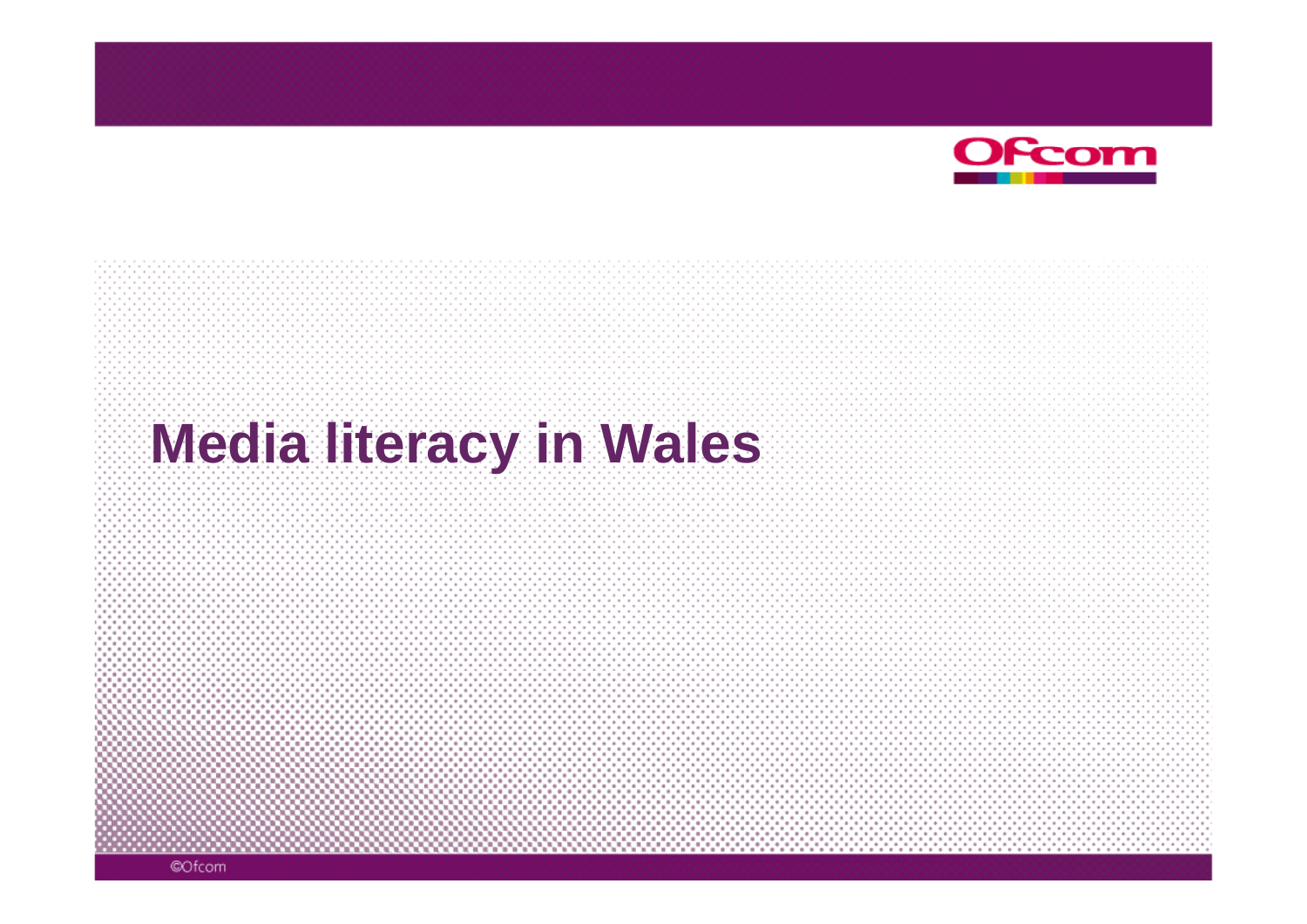

A2 – Which one of these would you miss doing the most? (Prompted responses, single coded)

Base: All adults aged 16+ (2117 UK, 1382 England, 256 Scotland, 240 Wales, 239 Northern Ireland). Significance testing shows any difference between any nation and the UK.

Source: Ofcom research, fieldwork carried out by Saville Rossiter-Base in April to May and September to October 2010

©Ofcom

Fcom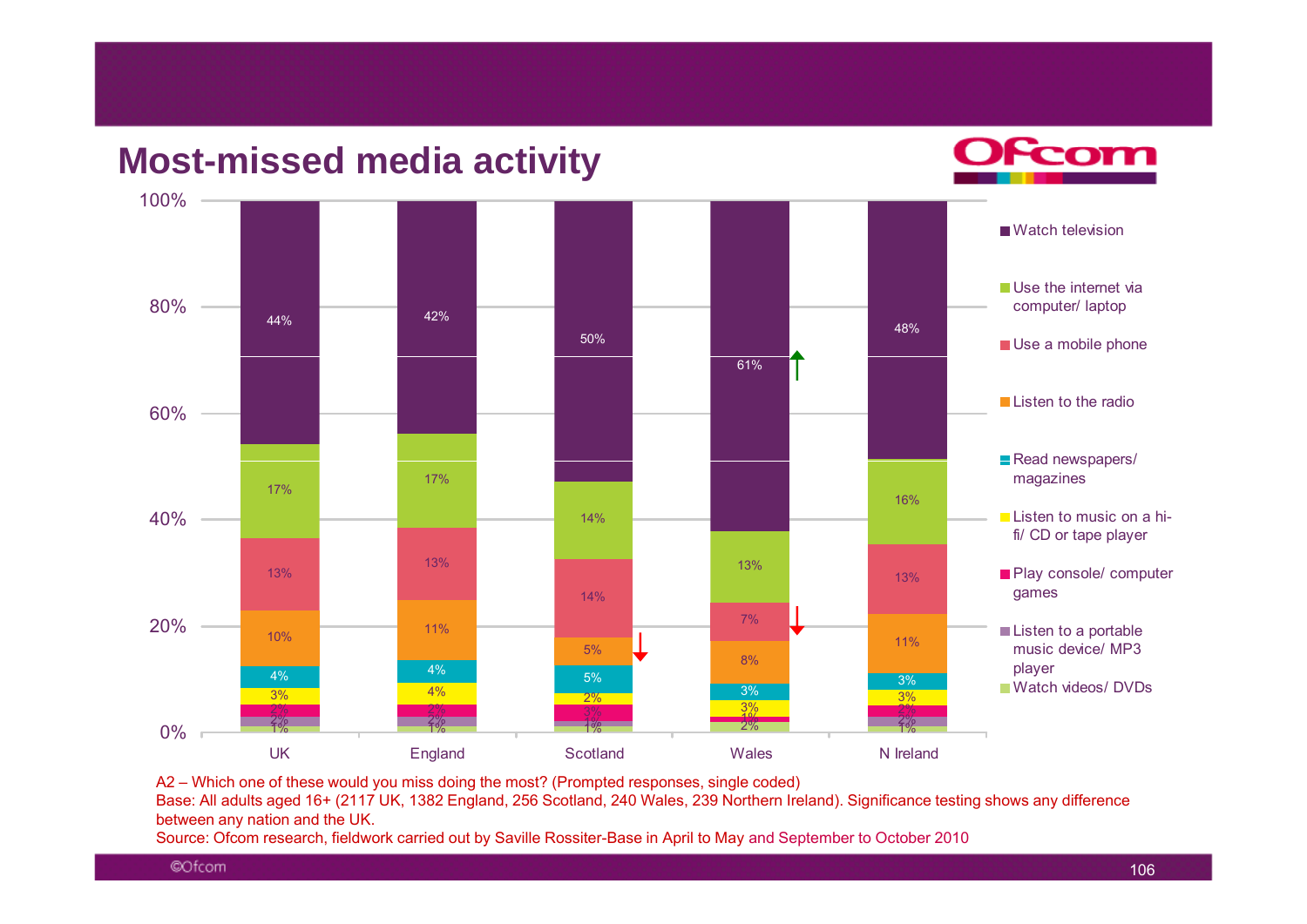

## **Claimed volume of internet use per week**



IN7A-C – How many hours in a typical week would you say you use the internet at home/ at your workplace or place of education/ anywhere else? (Unprompted responses, single coded)

Base: All adults aged 16+ who use the internet at home or elsewhere (1489 UK, 1004 England, 162 Scotland, 156 Wales, 167 Northern Ireland). Significance testing shows any difference between any nation and the UK.

Source: Ofcom research, fieldwork carried out by Saville Rossiter-Base in April to May and September to October 2010